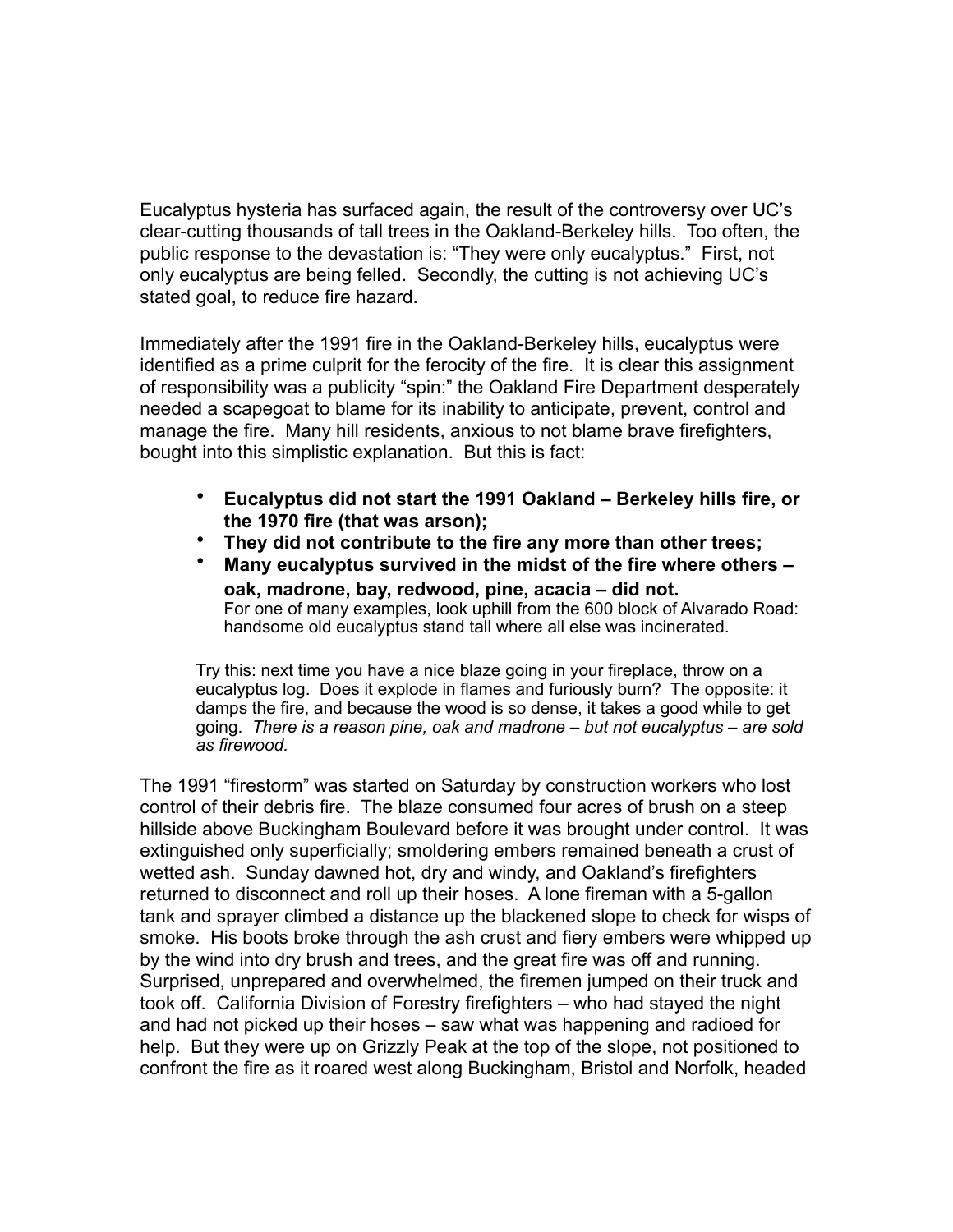## toward Hiller Highlands and the Parkwoods Apartments. *There were no eucalyptus, none, in the vicinity of the beginning of the fire.*

The "firestorm" portion of the Sunday fire lasted 45 minutes, surging out of the Buckingham canyon, past the eucalyptus grove above Charing Cross, and across the Hiller hillside where its primary fuel was the rows of clustered houses, consuming houses at a rate of one every eleven seconds. It was not until the fire reached the slopes bordering the HJ Kaiser school (which didn't burn; Bentley School did burn, with no eucalyptus around) that it encountered significant groves of eucalyptus, and those trees still stand. At that point, wind-driven burning debris flew across the freeways and spread the flames toward Upper Rockridge and Broadway Terrace. From here on, the fire was no longer a "storm" but simply a vast fire with a huge perimeter. It burned through neighborhoods at a more conventional rate, one house gradually setting fire to the next. All but one of the 25 deaths occurred in that first 45 minutes.

Our home on Alvarado Road burned nearly two hours later. It was ignited by grass and brush burning up the slope below, having been set afire by a shower of flying embers from brush, small oaks and bays from the hillside east of us. *There were no eucalyptus on that hill, and none within at least 500 yards of our house.* That night, watching from the opposite hill, as the west face of the Alvarado hill burned, I saw pines and bays tremble in the escalating heat and then explode in bright flame – but there was no such spectacle among the eucalyptus.

When days later I heard that eucalyptus were being blamed for the fire, I questioned the evidence - and was met with a revised explanation: it wasn't the trees themselves, the real problem was the fallen limbs and debris generated by the eucalyptus. Although that made somewhat more sense, then I thought: have these people, so quick to judge, ever burned a pile of debris from oaks, redwoods or woody brush? By comparison, the latter is wildly incendiary !

The recent fire in the eucalyptus grove near upper Broadway Terrace is a good example: my close-up photographs of the charred area clearly demonstrate that although the brush and debris at the base of the trees burned quickly, the trunks of the trees were merely scorched up about 24", and the overhanging eucalyptus leaves were discolored and dried out, but they did not burn. I admired the quick response of the **aerial fire-fighting, but what it accomplished was not prevention of ignition of the trees, but prevention of spread through the underbrush.** (Because of its remote location, I suspect the fire was the result of arson, although I note with interest arson is not being investigated.)

I am not an authority on trees and their relative flammability so I refer to an expert: Colin Tudge's book *The Tree: "As we have already seen, many trees are highly fireproof, like redwoods and eucalypts . . . " " [beeches] were far more widespread there when Australia was wetter, but in these dry and fire-prone*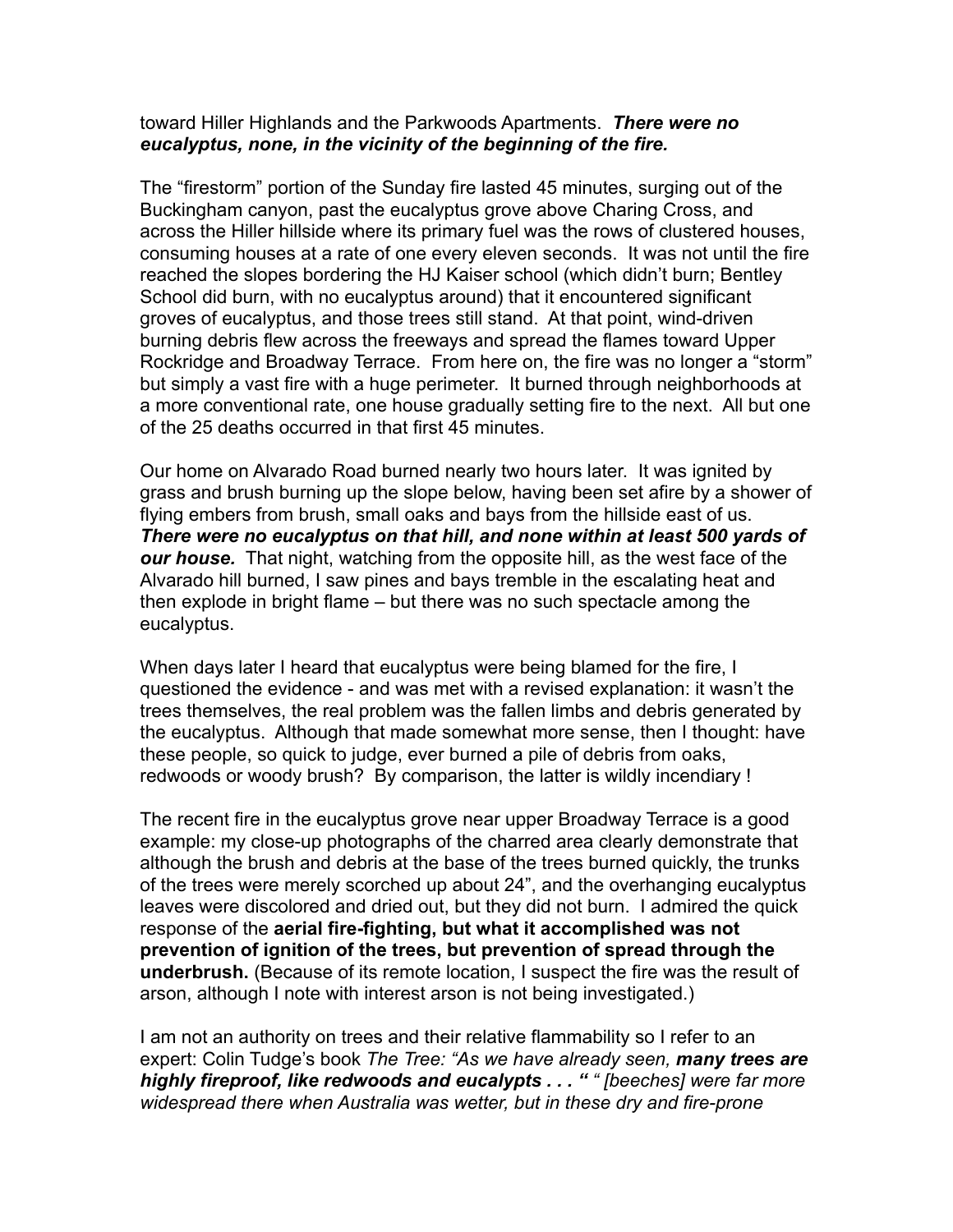*times they were largely supplanted by eucalyptus." "although they may burn spectacularly when things get out of hand – the crowns exploding as their essential oils are vaporized . . ."* (if I may complete his sentence) it takes other non-fireproof trees and brush surrounding the eucalyptus for "things to get out of hand." In short, the eucalyptus torch when everything around them has already torched. That explains the majestic specimens than stood, in November 1991, and still stand in the ashes of other trees.

## **Therefore I seriously question what UC is doing in the Upper Claremont Canyon and elsewhere in the hills: clear-cutting areas of tall trees – eucalyptus, pines, madrone, laurel, acacia, cypress - with the stated intent of preventing wildfires. 10,000 trees are already cut, 15,000 more are next in line . . .**

In the wake of the deforestation, UC leaves behind stumps, fallen logs, slash and mounds of chips. There is no replanting program. UC admits the area will be a dead zone for five years, before the chips and herbicides disperse, but experts at East Bay Regional Parks say it will be more like twenty years. (It almost looks as if a development is planned.) After some time, I suppose, grease brush, French broom and pampas will take over among the rotting logs – but how is that environment more fire safe?? And that is to say nothing of the impact on wildlife, drainage . . . and, oh yes, global warming.

**Where is UC's Environmental Impact Report, required by law?** As an answer, UC refers to a years-old EIR that addresses general campus deveIopment, but does not address environmental impacts of clear-cutting at the Claremont Canyon site – probably because the clear-cutting was not envisioned when the EIR was drafted. As an architect routinely dealing with EIRs, and as a citizen witnessing the environmental devastation in Claremont Canyon – including drainage and wildlife as well as plant life – I am outraged at UC's arrogant, high-handed, shoot-first method of handling this project.

**Every property owner in the hills has the responsibility to maintain its area** in terms of vegetation management, on holdings large and small. My lot is inspected annually, and I mitigate fire hazards accordingly. There are large-property owners in these hills: EBMUD, EBRPD, CalTrans, the City, and UC, and they have the same responsibility. EBRPD, for instance, knowing they can't do everything at once, is engaged in a study to prioritize specific areas – and then their response will not be to clear-cut, but instead to thin trees, clear underbrush and improve fire-fighting access. It is interesting that in EBRPD's fire-hazard rating system, which takes into account plant mix, elevation, wind patterns and proximity to structures, Claremont Canyon is a low priority. In contrast, UC has for decades made no attempt to maintain their forested hill properties. Now, suddenly, it has become a priority, because FEMA money is available (to avoid disasters, not a bad idea) and UC is busy getting **FEMA (our tax money) to pay for the maintenance UC should have been doing all along.** Even that is not my primary gripe; I am objecting to: 1) the way UC is doing it, 2) the fact that it does not mitigate fire hazard, and 3) it feeds the eucalyptus hysteria among hill residents.

**When a project, on the face of it, lacks credibility, I figure there must be another agenda at work**. A local, private organization called the Claremont Canyon Conservancy (CCC) successfully lobbied UC to do the clear-cutting, but for CCC this project is only a way-stop toward its ultimate goal: eradication of non-native plants, and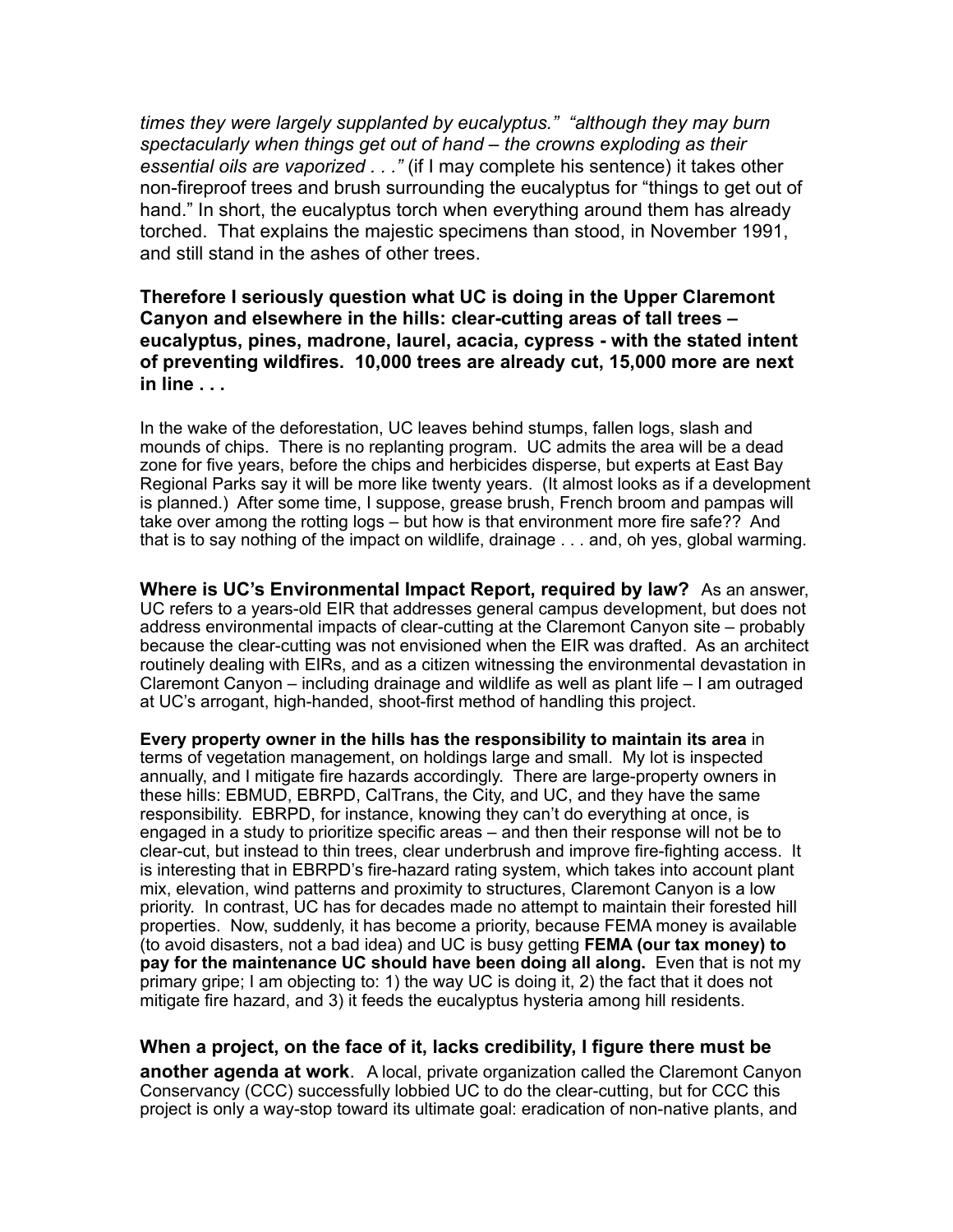return of the hills environment to some arbitrary point in the past when all plants were "native." (ie, grassland, brush and scattered oaks; what about the animals?) The fundamental flaw in this concept is that nature is never static; over time, flora and fauna come and go, and to select some moment in time when the plant balance was ideal is sheer whistling in the wind, a patently foolish concept, about as sensible as proposing to restore the US population to entirely native.

The ironic aspect is that UC and the CCC are promoting planting of redwoods – clearly non-native in these hills. In this I do not object; the redwoods have earned a place in our environment - and so have the eucalyptus and laurels and pines.

\* \* \* \* \*

**In contrast to UC and CCC's, here is a plan worthy of your support:** 

**1. Stop the deforestation (UC has plans for multiples of the current 10,000 tree project) by temporarily stopping FEMA's funding to UC;** 

**2. Assist FEMA and UC in redefining the method of reducing wildland fire danger with a program of clearing out brush and debris from the base of the trees, and tree-thinning where it is advantageous to the health of the forest environment;** 

**3. Develop a plan for firebreaks, long-term maintenance, and removing trees where their rootballs are exposed on slopes overhanging roadways;** 

**4. Require UC to clean up the mess it has already made and embark on an aggressive replanting program;** 

**5. Secure a commitment from UC that it will not support any plan for development within existing forested hill areas. Development would only exacerbate the urban / wildland interface that UC claims it is mitigating.** 

Note: Native California tribes used to employ regular controlled burns to open up space below the trees, to discourage uncontrollable fires, encourage healthy fresh growth, attract wildlife and facilitate their hunting. For bureaucratic reasons controlled burns have since been officially discouraged – but we can simulate their effect with intelligent maintenance. CCC's recent work in the Lower Claremont Canyon's Garber Park is an excellent and commendable example.

Peter Scott, architect; 1047 Alvarado Road Resident witness to the 1970 fire and survivor of the 1991 fire; instigator of and first witness before the1992 Grand Jury investigation of the fire